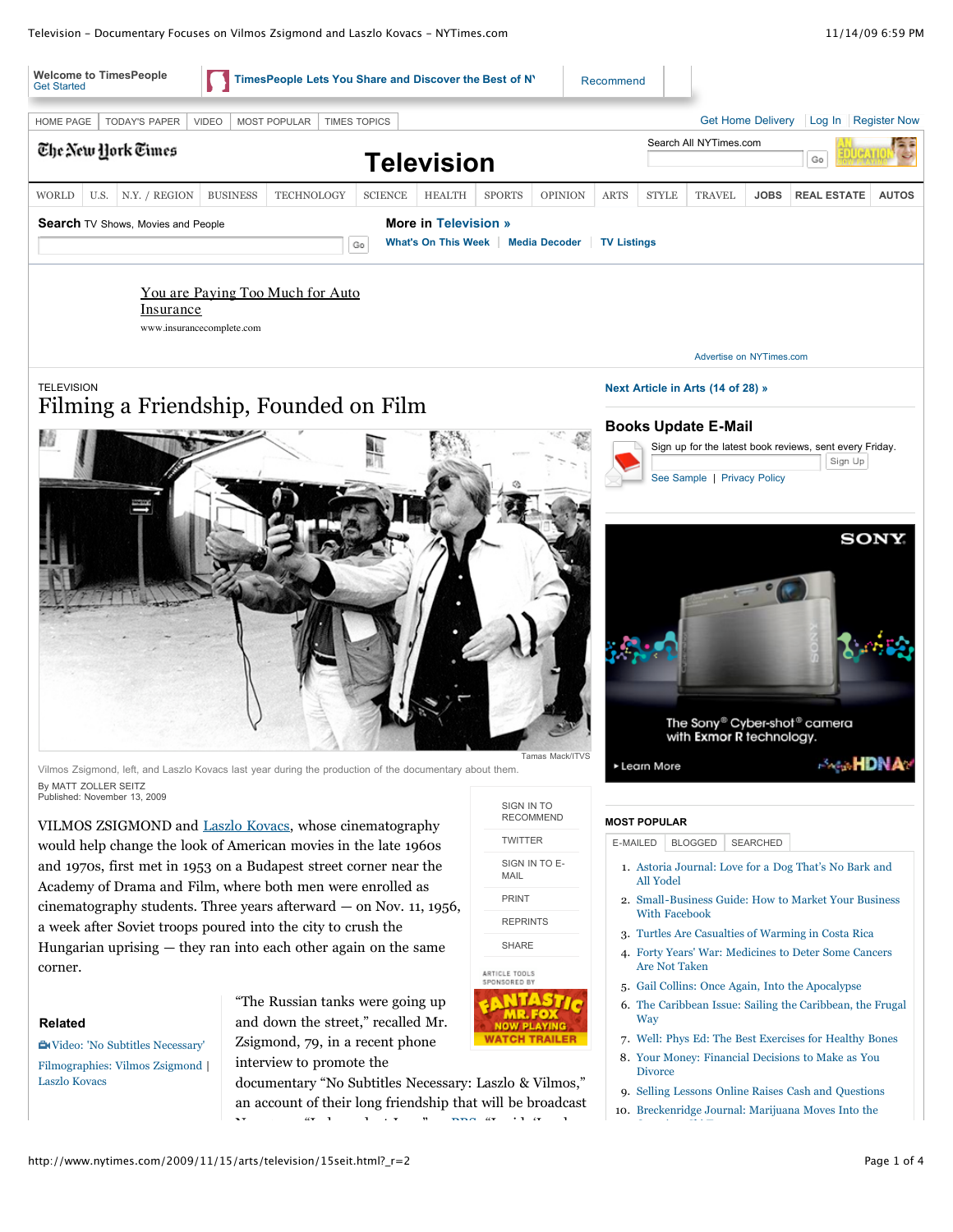# **Blog**

# **[ArtsBeat](http://artsbeat.blogs.nytimes.com/)**

The latest on the arts, coverage of live events,

critical reviews,



multimedia extravaganzas and [much more. Join the](http://artsbeat.blogs.nytimes.com/) discussion.

[More Arts News](http://www.nytimes.com/pages/arts/index.html)

[Enlarge This Image](javascript:pop_me_up2()



Image from the film smuggled out of Hungary in 1956 by Vilmos Zsigmond and Laszlo Kovacs, subjects of a documentary.

Nov. 17 on "Independent Lens" on [PBS.](http://topics.nytimes.com/top/reference/timestopics/organizations/p/public_broadcasting_service/index.html?inline=nyt-org) "I said, 'Laszlo, you know the Arriflex camera, you have it up in the film school in college.' He said, 'Yes, that's where I have it.' He knew what we were about to do."

Mr. Kovacs got the camera and some 35-millimeter film stock. The two men roamed Budapest, surreptitiously recording over an hour's worth of film of the crackdown, then smuggled the undeveloped negatives out of the country via rail to Vienna, jumping off the train 10 miles from the Austrian border and finishing the journey on foot. Their imagery joined the collective record of that grim period, appearing in newsreels, TV reports and documentaries throughout the next half-century.

After the revolution the men moved to Hollywood, paid their dues shooting low-budget horror, action and biker films, then graduated to higher-profile assignments, eventually collaborating with some of the most influential directors of the 1970s, including Robert [Altman and](http://topics.nytimes.com/top/reference/timestopics/people/a/robert_altman/index.html?inline=nyt-per) [Steven Spielber](http://topics.nytimes.com/top/reference/timestopics/people/s/steven_spielberg/index.html?inline=nyt-per)[g. Their association las](http://topics.nytimes.com/top/reference/timestopics/people/a/robert_altman/index.html?inline=nyt-per)ted until 2007, when Mr. Kovacs died of pancreatic cancer.

Mr. Kovacs, whose filmography included "Easy Rider,

"Five Easy Pieces" and "Frances," had a style simpler and more forceful than Mr. Zsigmond's, whose work on movies like "McCabe and Mrs. Miller," "Deliverance" and "Close Encounters of the Third Kind" (for which he won an Academy Award), was more lush and impressionistic. But their artistry came from a similar, shared place. "The whole story, you could write a book about it," Mr. Zsigmond said, laughing.

The director of "No Subtitles Necessary," the cinematographer James Chressanthis, who studied under both men in the 1980s, thought so too.

"The story about them during the revolution" were widespread in Hollywood, he said. "But you always heard different pieces of it, different versions of it. Beyond the fact that they were great cinematographers, there was this whole back story that hadn't been definitively told."

During the 1986 production of "The Witches of Eastwick" — which Mr. Zsigmond photographed, with Mr. Chressanthis serving as his assistant — Mr. Kovacs stopped by for a visit. "When I saw them together, I realized that this was a remarkable story that people needed to hear," Mr. Chressanthis said. "But 20 years intervened."

The one-two punch of Altman's death in 2006 and the onset of health problems for Mr. Kovacs ultimately spurred Mr. Chressanthis and his co-producers to bring the two men together again — this time in front of a camera — and have them tell their tale.

The result is a movie about a friendship between men who shared certain unusual, difficult experiences, and how those experiences shaped their art.

Mr. Zsigmond described his and Mr. Kovacs's feel for light and shadow — which they developed together on earlier, low-budget efforts, productions on which one man often served as the other's assistant  $-$  as "poetic realism."

"It came out of being a couple of guys who had to leave Hungary in a hurry so they didn't get killed," he said. "It came out of coming to America and shooting all these





Ads by Google **Warehouse Strategies** [what's this?](http://www.nytimes.com/ref/membercenter/faq/linkingqa16.html)

**[Online Executive MBA](http://googleads.g.doubleclick.net/aclk?sa=l&ai=BBD4r5m3_SryNO6rojQTB-JCiAaWltnets8S4CvHSlssUsNbYARABGAQgnPP4ASgDOABQmem51AJgyY7ihsijkBmgAYW-tfQDsgEPd3d3Lm55dGltZXMuY29tyAEB2gE9aHR0cDovL3d3dy5ueXRpbWVzLmNvbS8yMDA5LzExLzE1L2FydHMvdGVsZXZpc2lvbi8xNXNlaXQuaHRtbIACAcACAcgC14KoB6gDAegD1gToA7MC9QMABACE9QMgAAAA&num=4&sig=AGiWqtyF5PTLQt9zKiC08nJpJMu6d7z4eA&client=ca-nytimes_article_var&adurl=http://embaonline.rit.edu/executive-mba-nc/)**

[Earn your Executive MBA Online at the Saunders College of](http://googleads.g.doubleclick.net/aclk?sa=l&ai=BBD4r5m3_SryNO6rojQTB-JCiAaWltnets8S4CvHSlssUsNbYARABGAQgnPP4ASgDOABQmem51AJgyY7ihsijkBmgAYW-tfQDsgEPd3d3Lm55dGltZXMuY29tyAEB2gE9aHR0cDovL3d3dy5ueXRpbWVzLmNvbS8yMDA5LzExLzE1L2FydHMvdGVsZXZpc2lvbi8xNXNlaXQuaHRtbIACAcACAcgC14KoB6gDAegD1gToA7MC9QMABACE9QMgAAAA&num=4&sig=AGiWqtyF5PTLQt9zKiC08nJpJMu6d7z4eA&client=ca-nytimes_article_var&adurl=http://embaonline.rit.edu/executive-mba-nc/) **Business** [EmbaOnline.RIT.Edu](http://googleads.g.doubleclick.net/aclk?sa=l&ai=BBD4r5m3_SryNO6rojQTB-JCiAaWltnets8S4CvHSlssUsNbYARABGAQgnPP4ASgDOABQmem51AJgyY7ihsijkBmgAYW-tfQDsgEPd3d3Lm55dGltZXMuY29tyAEB2gE9aHR0cDovL3d3dy5ueXRpbWVzLmNvbS8yMDA5LzExLzE1L2FydHMvdGVsZXZpc2lvbi8xNXNlaXQuaHRtbIACAcACAcgC14KoB6gDAegD1gToA7MC9QMABACE9QMgAAAA&num=4&sig=AGiWqtyF5PTLQt9zKiC08nJpJMu6d7z4eA&client=ca-nytimes_article_var&adurl=http://embaonline.rit.edu/executive-mba-nc/)

## **[Reverse Loan Calculator](http://googleads.g.doubleclick.net/aclk?sa=l&ai=BSzvl5m3_SryNO6rojQTB-JCiAau53psB-bOthg7Z2e-IDtDaZBACGAUgnPP4ASgDOABQufOy1fr_____AWDJjuKGyKOQGaABn7zV9gOyAQ93d3cubnl0aW1lcy5jb23IAQHaAT1odHRwOi8vd3d3Lm55dGltZXMuY29tLzIwMDkvMTEvMTUvYXJ0cy90ZWxldmlzaW9uLzE1c2VpdC5odG1sgAIBwAIByAKdlpEGqAMB6APWBOgDswL1AwAEAIT1AyAAAAA&num=5&sig=AGiWqtz9VcWwE24I49fFDKobgxQgpNm90w&client=ca-nytimes_article_var&adurl=http://www.reversemortgageadviser.com/calculator.asp%3Fcid%3D70150000000A7kb%26pid%3DGoogle%26camp%3DADV-US-Site%26kw%3Dnytimes.com%253E%253Eart%252C%2520dance%252C%2520tv%2520%2526%2520music%252Cbottom%2520right%26ag%3DNews)**

[Try Our Free Calculator Today, Find Out How Much You](http://googleads.g.doubleclick.net/aclk?sa=l&ai=BSzvl5m3_SryNO6rojQTB-JCiAau53psB-bOthg7Z2e-IDtDaZBACGAUgnPP4ASgDOABQufOy1fr_____AWDJjuKGyKOQGaABn7zV9gOyAQ93d3cubnl0aW1lcy5jb23IAQHaAT1odHRwOi8vd3d3Lm55dGltZXMuY29tLzIwMDkvMTEvMTUvYXJ0cy90ZWxldmlzaW9uLzE1c2VpdC5odG1sgAIBwAIByAKdlpEGqAMB6APWBOgDswL1AwAEAIT1AyAAAAA&num=5&sig=AGiWqtz9VcWwE24I49fFDKobgxQgpNm90w&client=ca-nytimes_article_var&adurl=http://www.reversemortgageadviser.com/calculator.asp%3Fcid%3D70150000000A7kb%26pid%3DGoogle%26camp%3DADV-US-Site%26kw%3Dnytimes.com%253E%253Eart%252C%2520dance%252C%2520tv%2520%2526%2520music%252Cbottom%2520right%26ag%3DNews) Qualify For Now! [www.ReverseMortgageAdviser.com](http://googleads.g.doubleclick.net/aclk?sa=l&ai=BSzvl5m3_SryNO6rojQTB-JCiAau53psB-bOthg7Z2e-IDtDaZBACGAUgnPP4ASgDOABQufOy1fr_____AWDJjuKGyKOQGaABn7zV9gOyAQ93d3cubnl0aW1lcy5jb23IAQHaAT1odHRwOi8vd3d3Lm55dGltZXMuY29tLzIwMDkvMTEvMTUvYXJ0cy90ZWxldmlzaW9uLzE1c2VpdC5odG1sgAIBwAIByAKdlpEGqAMB6APWBOgDswL1AwAEAIT1AyAAAAA&num=5&sig=AGiWqtz9VcWwE24I49fFDKobgxQgpNm90w&client=ca-nytimes_article_var&adurl=http://www.reversemortgageadviser.com/calculator.asp%3Fcid%3D70150000000A7kb%26pid%3DGoogle%26camp%3DADV-US-Site%26kw%3Dnytimes.com%253E%253Eart%252C%2520dance%252C%2520tv%2520%2526%2520music%252Cbottom%2520right%26ag%3DNews)

#### **[Peninsula Real Pricing](http://googleads.g.doubleclick.net/aclk?sa=l&ai=Bzy8C5m3_SryNO6rojQTB-JCiAfie7LgBpvqu0QrGrMCIENCeeBADGAYgnPP4ASgDOABQ5fTrmPn_____AWDJjuKGyKOQGaABqrDz8QOyAQ93d3cubnl0aW1lcy5jb23IAQHaAT1odHRwOi8vd3d3Lm55dGltZXMuY29tLzIwMDkvMTEvMTUvYXJ0cy90ZWxldmlzaW9uLzE1c2VpdC5odG1sgAIBwAIByAK8k9sHqAMB6APWBOgDswL1AwAEAIT1AyAAAAA&num=6&sig=AGiWqtxetft0Iqbblso77yg3kX4uogDlsQ&client=ca-nytimes_article_var&adurl=http://www.peninsulareal.com/)**

[Buy now and take advantage of new reduced pricing at](http://googleads.g.doubleclick.net/aclk?sa=l&ai=Bzy8C5m3_SryNO6rojQTB-JCiAfie7LgBpvqu0QrGrMCIENCeeBADGAYgnPP4ASgDOABQ5fTrmPn_____AWDJjuKGyKOQGaABqrDz8QOyAQ93d3cubnl0aW1lcy5jb23IAQHaAT1odHRwOi8vd3d3Lm55dGltZXMuY29tLzIwMDkvMTEvMTUvYXJ0cy90ZWxldmlzaW9uLzE1c2VpdC5odG1sgAIBwAIByAK8k9sHqAMB6APWBOgDswL1AwAEAIT1AyAAAAA&num=6&sig=AGiWqtxetft0Iqbblso77yg3kX4uogDlsQ&client=ca-nytimes_article_var&adurl=http://www.peninsulareal.com/) Peninsula Real! [www.PeninsulaReal.com](http://googleads.g.doubleclick.net/aclk?sa=l&ai=Bzy8C5m3_SryNO6rojQTB-JCiAfie7LgBpvqu0QrGrMCIENCeeBADGAYgnPP4ASgDOABQ5fTrmPn_____AWDJjuKGyKOQGaABqrDz8QOyAQ93d3cubnl0aW1lcy5jb23IAQHaAT1odHRwOi8vd3d3Lm55dGltZXMuY29tLzIwMDkvMTEvMTUvYXJ0cy90ZWxldmlzaW9uLzE1c2VpdC5odG1sgAIBwAIByAK8k9sHqAMB6APWBOgDswL1AwAEAIT1AyAAAAA&num=6&sig=AGiWqtxetft0Iqbblso77yg3kX4uogDlsQ&client=ca-nytimes_article_var&adurl=http://www.peninsulareal.com/)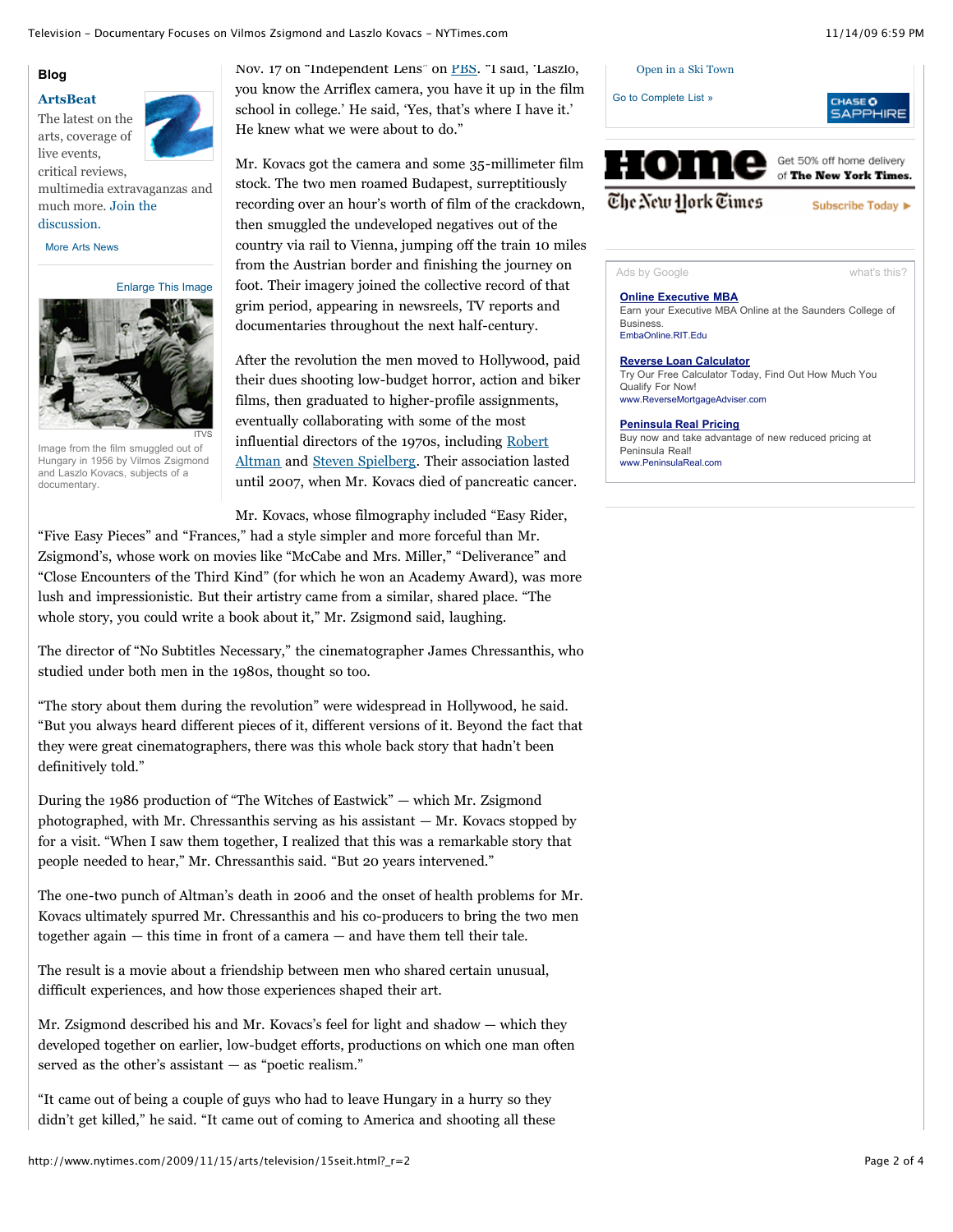movies that were all very low-budget — we called them 'no-budget movies' — with very small crews and very small lights. Laszlo and I figured out pretty quick that if you shoot something at the right time of day, it's going to look gorgeous without any additional light, and that if you do need additional light, you try to make the light look real, not 'lit.' I hate movies where the light looks phony."

Mr. Kovacs's battlefield-tested resourcefulness and affection for his adopted country's landscapes informed the look of [Dennis Hopper](http://movies.nytimes.com/person/94825/Dennis-Hopper?inline=nyt-per)'s 1969 counterculture smash "Easy Rider." The film was distinguished by trippy lens flares, mournful firelight and tight close-ups of motorcycle riders and their machines, which Mr. Kovacs captured while being towed in the back of a sandbag-stuffed trailer. The whole feature was shot with a camera on loan from Mr. Zsigmond.

Even after the men had risen to the upper echelons of their industry, they continued to act and think like low-budget filmmakers. The documentary's anecdotes include an account of how Mr. Zsigmond "flashed," or briefly exposed, the negative of Altman's "McCabe and Mrs. Miller" to create that movie's decayed-boozy visuals, and how Mr. Kovacs, while shooting [Bob Rafelson](http://movies.nytimes.com/person/107395/Bob-Rafelson?inline=nyt-per)'s "Five Easy Pieces," constructed a much-needed camera brace out of a termite-riddled branch he'd found in the woods near the set.

One can see traces of the men's idiosyncratic personalities showing up more vividly in Jerry Schatzberg's 1973 feature "Scarecrow," a road film about the deep friendship between hobos played by [Al Pacino](http://movies.nytimes.com/person/1548569/Al-Pacino?inline=nyt-per) and [Gene Hackman](http://movies.nytimes.com/person/29486/Gene-Hackman?inline=nyt-per). Mr. Zsigmond says the film's warm light and embracing widescreen images of American landscapes were inspired by his early years with Mr. Kovacs, when they were adrift in a beautiful but forbidding new land.

"When we came to America, we had to stay together just to survive," Mr. Zsigmond said. "It was like being brothers, that's what it was."

#### **Sign in to Recommend**

A version of this article appeared in print on November 15, 2009, on **Next Article in Arts (14 of 28)** » page AR23 of the New York edition.





**[The finest journalism in L.A.? The New York Times, as low as](http://www.nytimes.com/adx/bin/adx_click.html?type=goto&opzn&page=www.nytimes.com/yr/mo/day/arts/television&pos=Bottom1&sn2=f8d9d7e5/4bf0dfa9&sn1=9cc7ea94/d4beda89&camp=nyt2009-circ-la_footer_journalism_34QJL&ad=052909-la_footer_journalism&goto=https%3A%2F%2Fwww%2Enytimesathome%2Ecom%2Foffer%2Ephp%3Fid%3D52%26MediaCode%3DW16AK%26CMP%3D34QJL) \$3.70 a week.**

| Ads by Google                                                                                                  | what's this? |
|----------------------------------------------------------------------------------------------------------------|--------------|
| <b>Keslow Camera</b><br>Keslow Camera Specializes in ARRI 16/35mm & RED Camera Rentals<br>www.KeslowCamera.com |              |
| <b>Find Film Schools</b><br>The Complete Directory of Film Schools<br>FilmSchools.com                          |              |
| <b>Shop WGBH</b><br>Find all your favorite public television programs on DVD & VHS<br>www.SHOP.WGBH.org        |              |